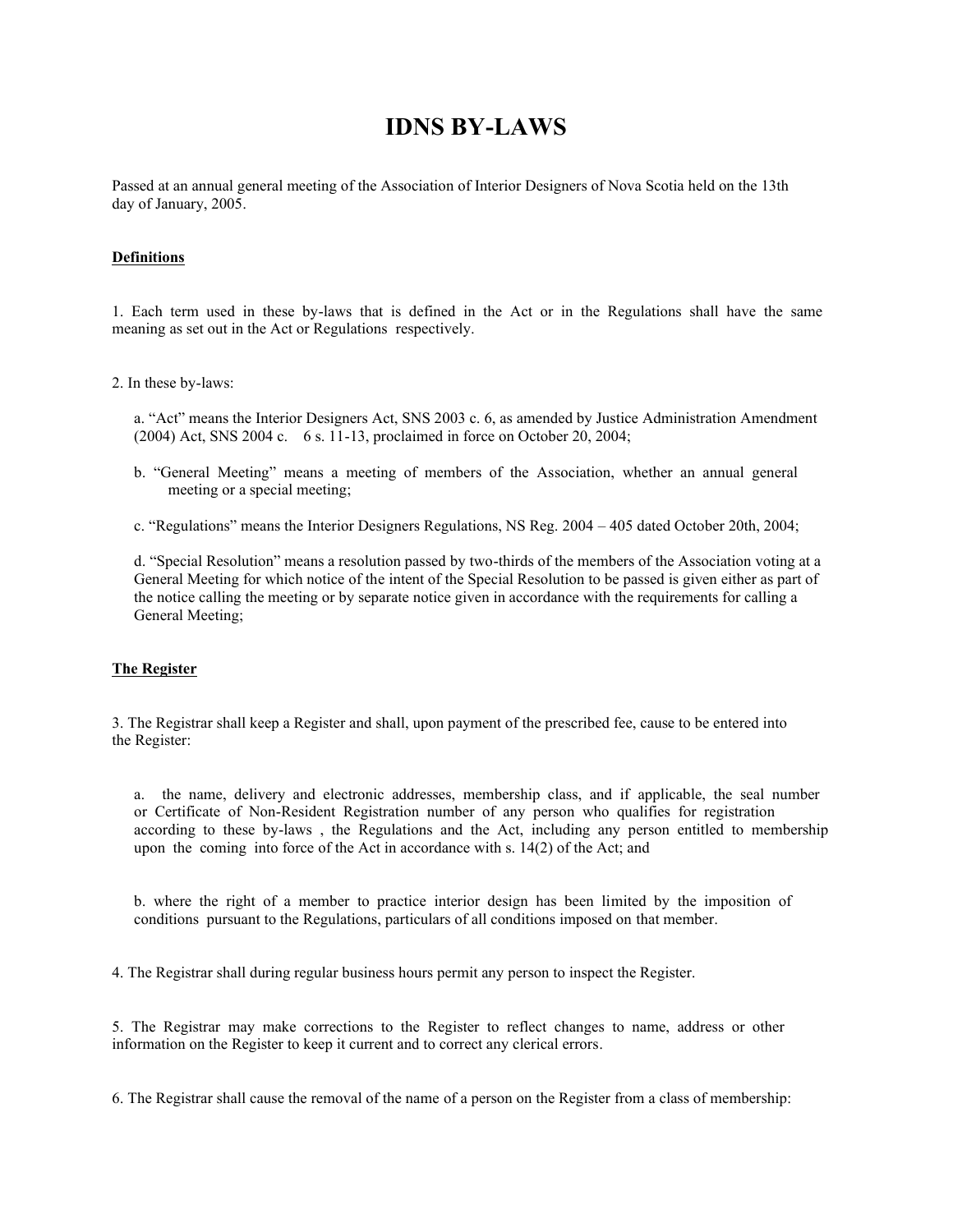- a. at the request of the member, upon surrendering their seal or Certificate of Non-Resident Registration;
- b. where the name of the member has been incorrectly entered;
- c. where notification is received of the death of the member;
- d. for non-payment of fees or other assessments levied under the Act, Regulations or the by-laws;
- e. where the member has been suspended, for the term of the suspension; or
- f. where the registration of the member has been revoked pursuant to the Regulations.

#### **Seals and Certificates of Registration**

7. The Registrar shall issue a seal to a person who meets the criteria for entry in the Register as a Registered member pursuant to the regulations. The form of seal shall include information determined by the Directors from time to time. The Registrar shall ensure that each seal issued contains the information required by the Directors. If the Directors change the information required on the seal, each member shall, upon the request of the Registrar return the seal to the Registrar for issuance of a new seal.

8. The Registrar shall issue a Certificate of Non-Resident Registration to a person who meets the criteria for entry in the Register as a Non-Resident Registered member pursuant to the Regulations. The form of Certificate of Non-Resident Registration shall include information determined by the Directors from time to time. The Registrar shall ensure that each Certificate of Non-Resident Registration issued contains the information required by the Directors. If the Directors change the information required on the Certificate of Non-Resident Registration, each member shall, upon the request of the Registrar return the Certificate of Non-Resident Registration to the Registrar for issuance of a new Certificate of Non-Resident Registration.

9. Each member who is issued a seal or a certificate of non-resident registration shall use the same in the manner and to the extent permitted by the Act, Regulations, these by-laws and any other applicable law without restricting the generality of the foregoing in accordance with sections 18, 30 and 31 of the Act.

10. The seal and Certificate of Non-resident Registration shall remain the property of the Association.

11. If registration of a person who is or was a Registered member or Non-Resident Registered member has been revoked, suspended or changed or has expired, the person shall surrender their seal or Certificate of Non-Resident Registration to the Registrar within ten days after the revocation, suspension, change or expiry has become effective.

12. All technical submissions prepared by Registered members, or by others under their supervision, as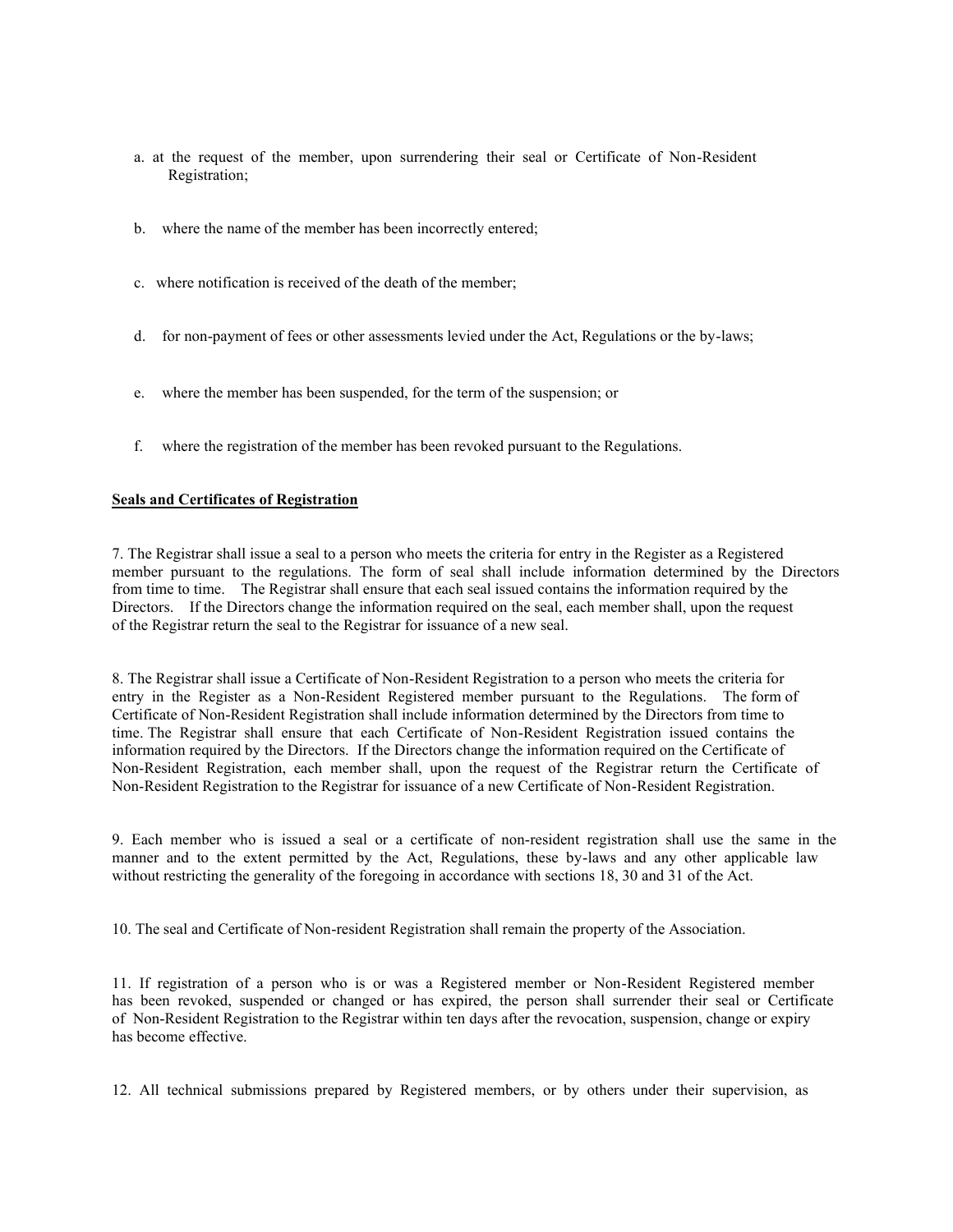defined by paragraph 2(l) of the Act shall be stamped with the impression of the Registered member's seal and signed, which shall indicate that the Registered member was in control over the content of such technical submissions during their preparation and has applied the required standard of care.

13. No Registered member or Non-resident Registered member may sign any technical submission or affix the member's seal to it or attach the member's Certificate of Non-resident Registration to it unless it was prepared by the Registered member or Non-resident Registered member or by others under the supervision of the Registered member or Non-resident Registered member, except that

- a. the Registered member or Non-resident Registered member may seal and sign those portions of the technical submissions that were reviewed and adopted, in whole or in part, by the Registered member or Non-resident Registered member if he or she has either coordinated the preparation of such portions or integrated them into their work;
- b. the Registered member or Non-Resident Registered member may seal and sign those portions of the technical submissions that are not required by the Act to be prepared by a Registered member or Non-Registered member if the member has reviewed and adopted, in whole or in part, such technical submissions and integrated them into their own work.

#### **Directors: Composition, Qualifications, Election, Removal, Powers**

14. There shall be a Board of the Association, in compliance with section 9 of the Act, consisting of:

a. a President, Vice-President, Treasurer, Secretary, Membership Director and Continuing Education Director, each of whom shall be a Registered member and elected to hold office as provided in the by-laws of the Association;

b. a minimum of one person and a maximum of two persons appointed by the Governor in Council who shall be public representatives; and,

c. the Past President, who shall be a Registered member holding the position of President for the immediately preceding term or if that person is unable or unwilling, the most recent Past-President who is a Registered member and who is able and willing to fill the position until the end of the term.

d. Additionally, up to two Directors at Large may be nominated and elected to the Board.

15. The term of office of each Board member elected by the membership or appointed by the Governor in Council shall be two years, except for the President and Vice President whose term shall be one year so that, approximately one-half of the positions on Board shall be elected each year.

16. The members of the Board created by the Former Act and in office immediately before the coming into force of the Act shall continue in office until their successors are elected or appointed according to the provisions of these by-laws.

17. No person shall be elected to the Board unless that person meets all requirements of the Act, Regulations and the by-laws of the Association relating to qualifications, nomination, appointment and election of persons to the Board, and no person shall be elected or appointed to the Board unless that person is a permanent resident of the Province of Nova Scotia.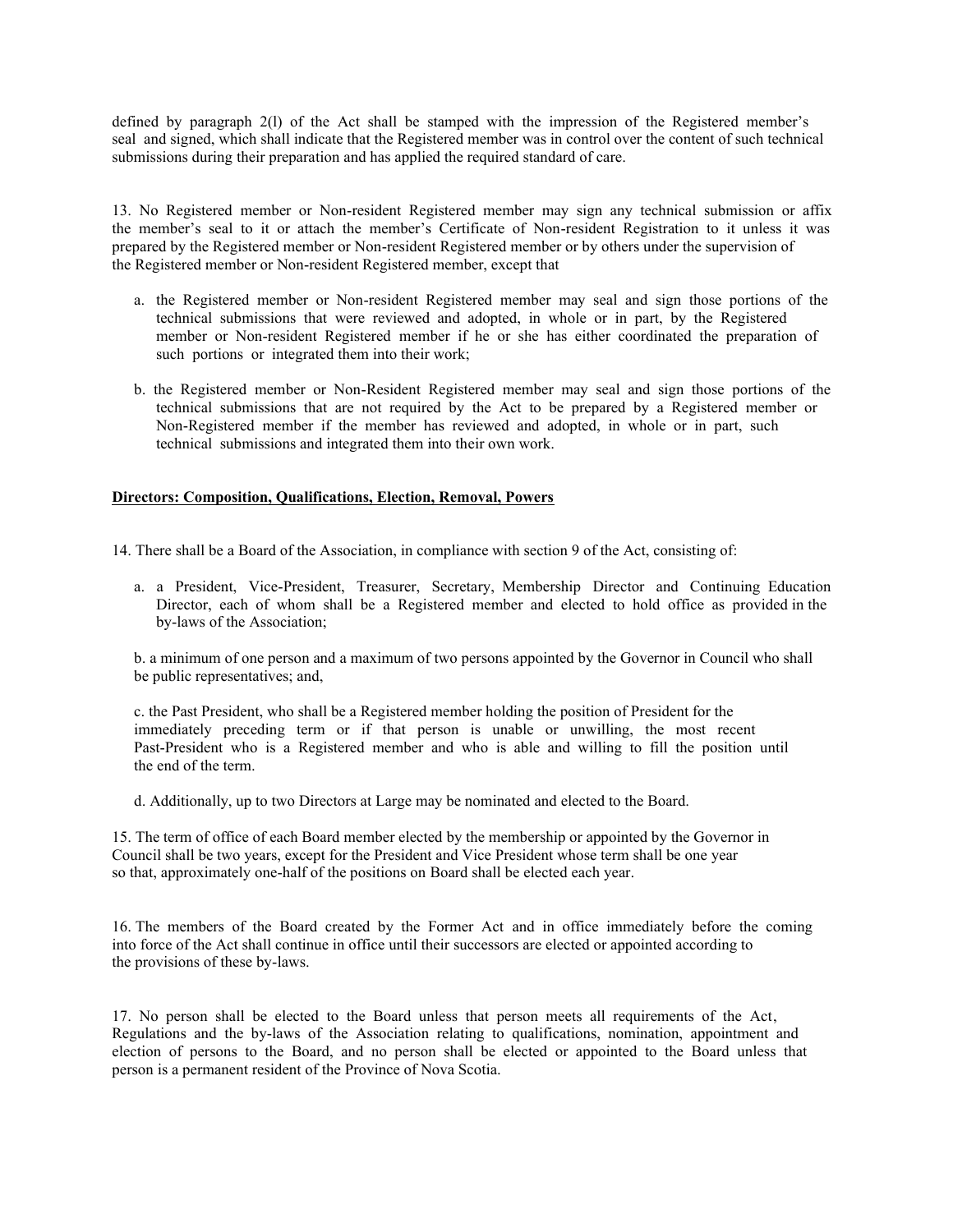18. Notwithstanding the foregoing, the persons appointed to the Board shall hold office until their successors are appointed or until such time as they are re-appointed, even if such appointment or re-appointment does not occur until after their specified term of office has otherwise expired.

19. The Association may, by Special Resolution, remove any director before the expiration of the period of office and appoint another person in their stead. The person so appointed shall hold office during such time only as the director in whose place they are appointed would have held office if that director had not been removed.

20. Members of the Board shall be elected by show of hands in respect of each position unless a motion is made to conduct the vote for such positions in which case a secret ballot shall be conducted for such positions.

21. Every Registered member in good standing is eligible to be nominated as a candidate for the Board.

22. Every Registered member in good standing is eligible to vote for any candidate for the Board.

#### 23. **DELETED**

24. In this section, "consecutive" means that twelve months or less has occurred between the end of one term and the commencement of the next.

25. A vacancy in the membership of the Board does not affect the ability of the Board to discharge its powers and duties, provided that number of the members of the Board remaining in office is not fewer than a quorum. Where there is a quorum, any vacancy on the Board may be filled pursuant to section 30 hereof. Without a quorum, a vacancy may only be filled by election at a General Meeting called for the purpose.

26. Directors are expected to attend all General Meetings and all meetings of the directors, maintain their file with all pertinent information and provide an up-to-date file to the next director taking over their position.

27. Directors who are elected directors shall be nominated, elected and hold office as follows:

a. a slate of directors shall be named by the nominating committee prior to the General Meeting at which such election is to be held and each person nominated shall be identified as a nominee for a particular office;

b. any Registered member entitled to vote at the General Meeting may nominate any other member entitled to hold office as a director at any time prior to or at the General Meeting.

28. A director elected pursuant the Act and these by-laws shall be deemed to vacate their office at the end of annual General Meeting when their successor is elected.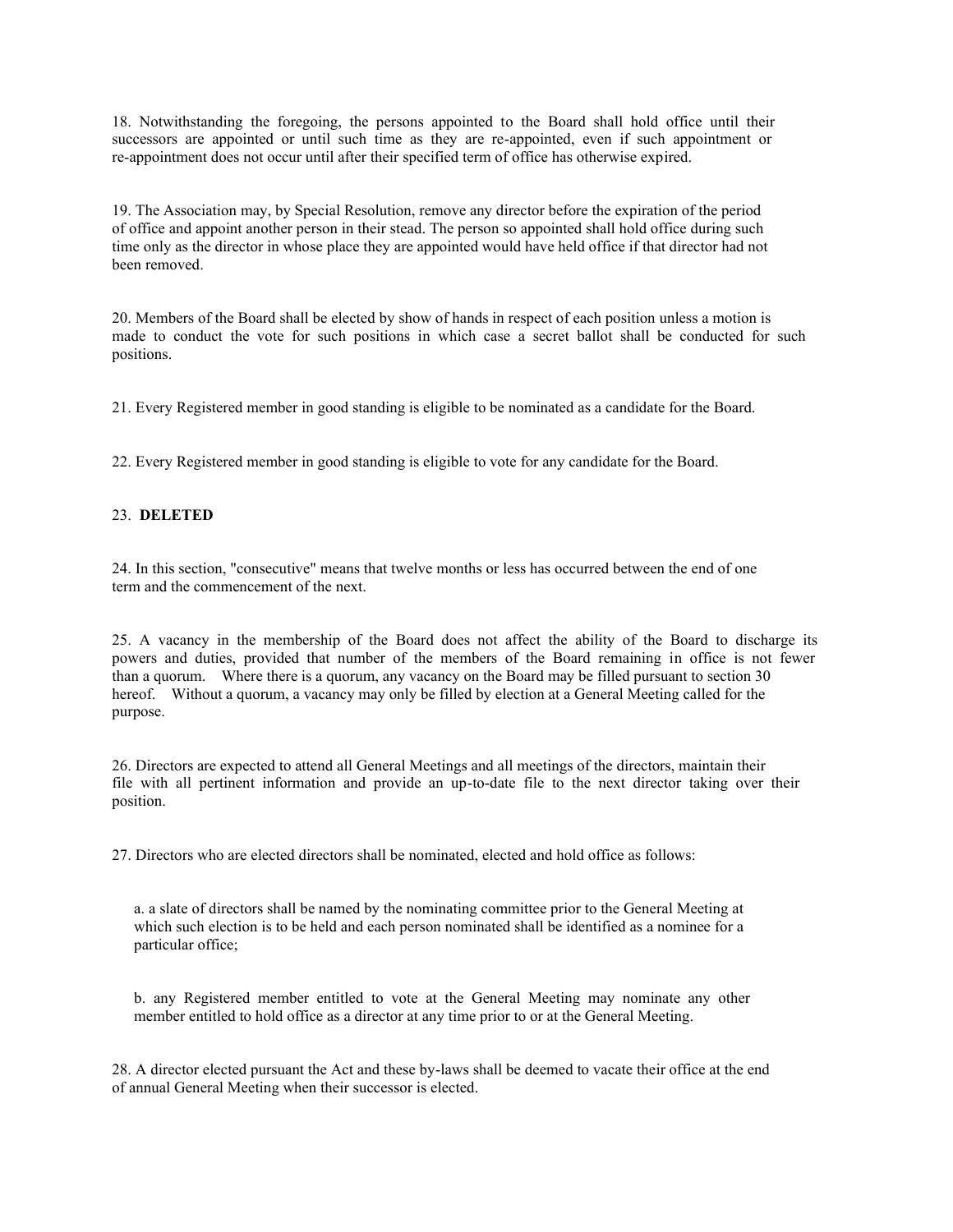29. The resignation of any officer or director of the Association must be made in writing and submitted to the Secretary.

30. Subject to Section 25, the vacancy created by the resignation of any Director of the Association shall be filled by an appointment by the Board of Directors.

#### **Powers and Duties of Directors**

31. The Board shall manage and conduct the business and affairs of the Association and exercise the powers of the Association.

32. The Board shall not make any expenditure in excess of \$1000 per single or related expenditures unless such expenditure was outlined in the annual budget and approved at the annual General Meeting or has received approval of the voting members at a General Meeting.

33. The President or Vice President, with either the Secretary or Treasurer, may execute all contracts on behalf of the Association. All cheques shall be signed by any two of the President, Vice-President and Treasurer.

#### 34. The President shall:

a. be the Chief Executive Officer of the Association and shall preside at all Association general meetings and meetings of the Board;

- b. be responsible to oversee the enforcement of the Association by-laws, the Regulations and the Act;
- c. be an ex-officio member of all committees;

d. shall have previous experience on the Board and preferably be a current member of the Board at the time of their nomination;

- e. shall serve as the President for not more than two consecutive years;
- f. upon approval of the Board shall attend IDC's Annual General Meeting;
- g. be a signing officer for contracts or cheques of the Association in accordance with section 33.

# 35. The Vice-President shall:

- a. assume the duties of the President in their entirety in the absence of the President;
- b. assist the President in their duties; and,
- c. be a signing officer for contracts or cheques of the Association in accordance with section 33.

#### 36. The Secretary shall: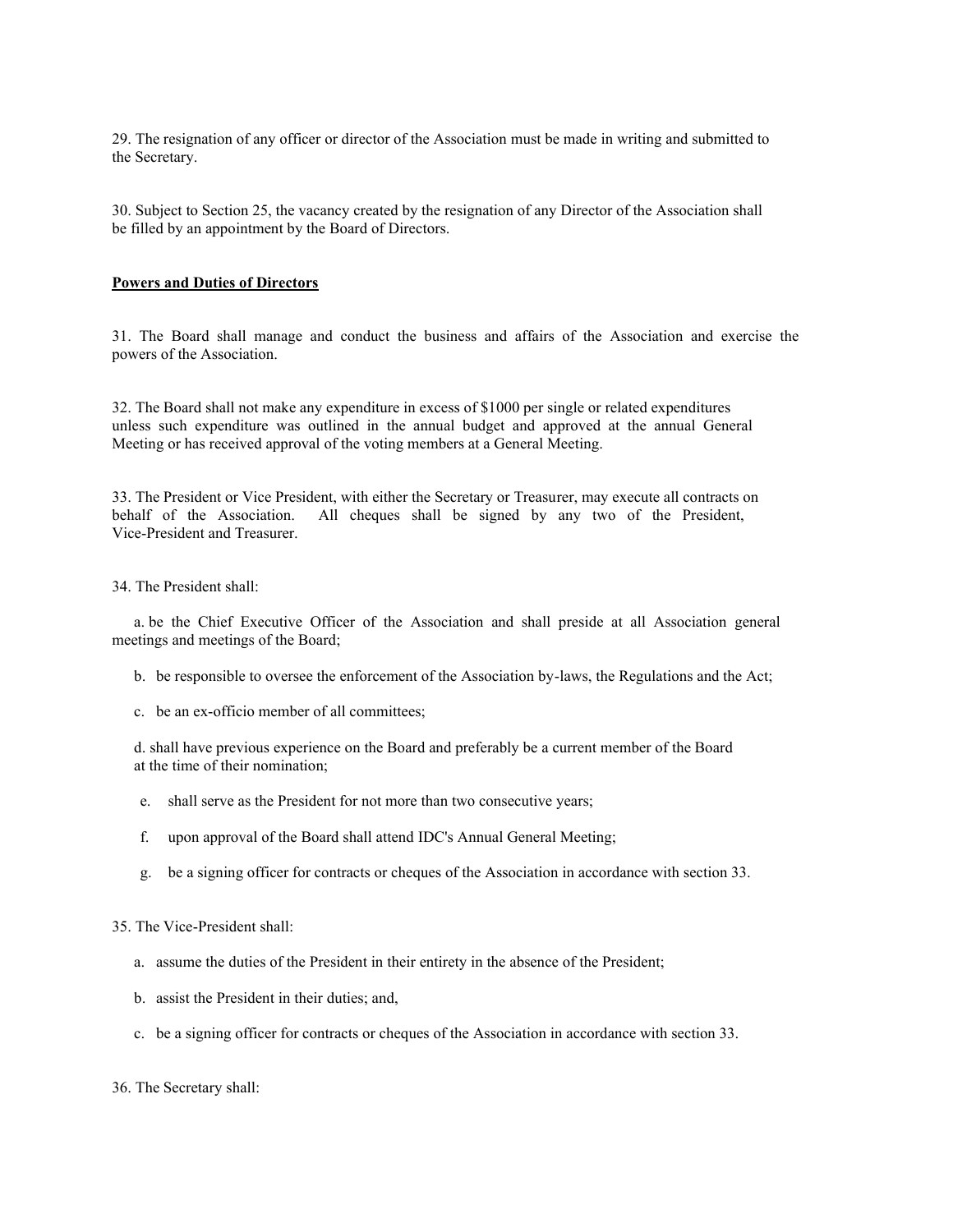- a. oversee the duties of the Registrar;
- b. keep a record of all proceedings of all General Meetings and meetings of the Board;
- c. give notices of all General Meetings and Board meetings;
- d. arrange for the proper care of the corporate seal of the Association as well as all the records, papers, and other documents relating to the affairs of the Association; advise all Registered members of the slate of nominations drawn up by the Nominating Committee at least fourteen days before the annual meeting;
- e be responsible for collection and distribution of mail;

f. update and revise the membership list as required and distribute to the President, Treasurer and Membership Director;

g. oversee the updating of the Association's electronic web page and ensure all notices are posted for members' access;

- h. be a signing officer for contracts of the Association in accordance with section 33; and
- i. perform such other duties as may be prescribed by the Board from time to time.

37. The Treasurer shall:

- a. receive and disburse funds of the Association and keep a true and accurate record of accounts;
- b. deposit all money in the name of the Association in such banks as may be designated from time to time by the Directors;
- c. complete all government forms as required for taxes, etc. and submit completed reports in a timely matter;
- d. close the books of the Association as of December 31st of each year and arrange, in conjunction with a public accountant to have prepared an annual financial report to be forwarded to all members of the Association at least 14 days prior to the annual General Meeting;
- e. be responsible for sending invoices to all members for annual dues not later than November 30th, advising that the annual membership fee will become due on the first day of January next and sending invoices to all members for special assessments if and when approved;
- f. be responsible for re-invoicing by registered mail all members in arrears;
- g. provide a report, including internal financial statements, of the financial status of the Association for review at each Board meeting and a financial report at each General Meeting;
- g. present an annual financial report at each annual General Meeting; and,
- i. prepare a proposed budget for the next fiscal year for review by Directors and to be presented at a General Meeting;
- j. be a signing officer for contracts or cheques of the Association in accordance with section 33.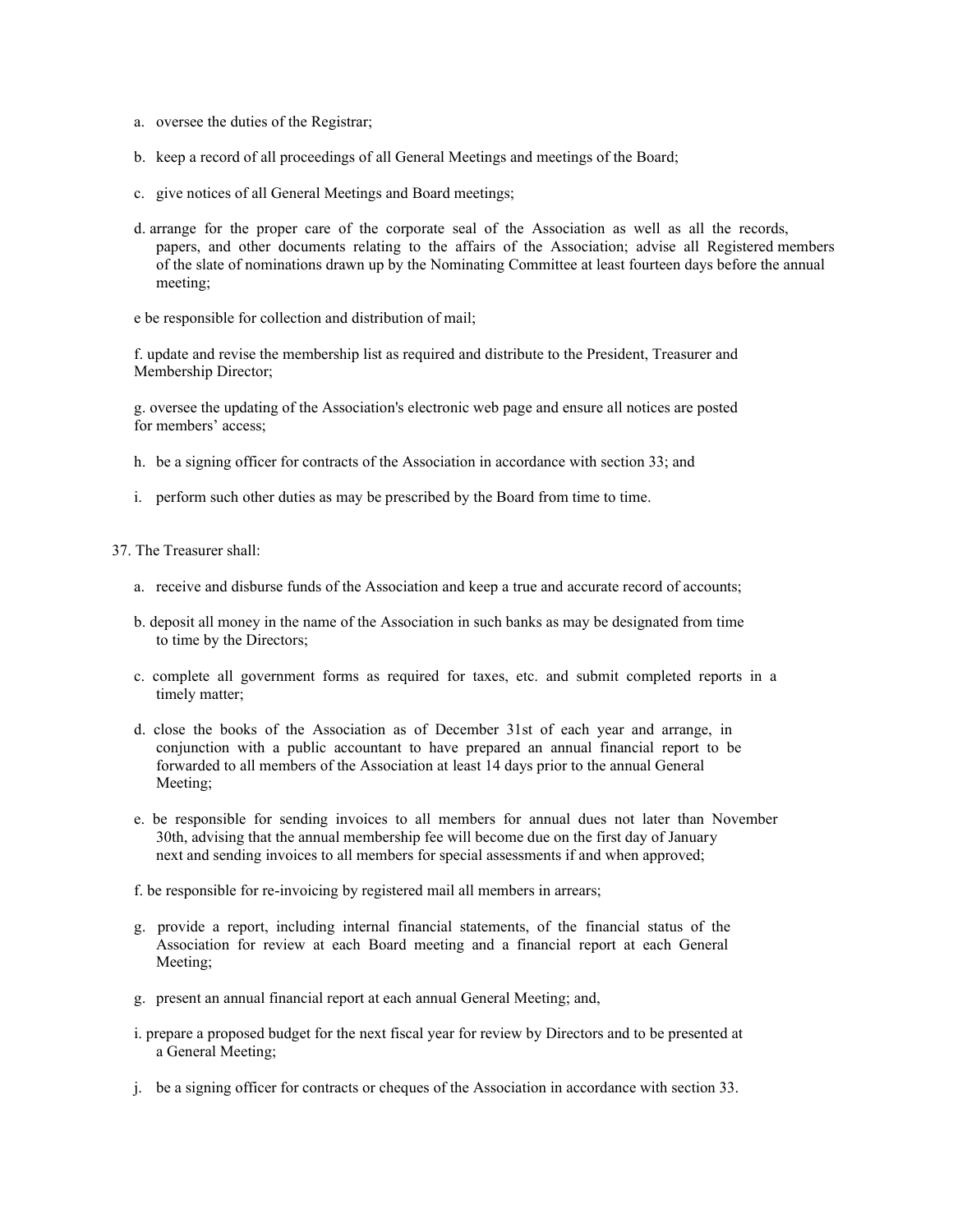- 38. The immediate Past-President shall:
	- a. assist the President in their duties as required;
	- b. review the status of all Intern members;
	- c. review and recommend additions or updates to the current by-laws; and,
	- d. represent the Association as the Government Liaison concerning issues related to the Act or Regulations.
- 39. The Director(s) at Large shall:
	- a. assist the Board with duties as required.
- 40. The Membership Director shall:
	- a. in the absence of the Registrar, respond to all membership information and application requests;
	- b. be responsible to coordinate with the Registrar the review of and response to all inquiries related to membership;
	- c. review all complete applications for membership and decide upon the acceptance, acceptance with conditions or rejection of each application for membership in accordance with the Act, Regulations and these by-laws and within 30 days after the date of a complete application and deliver a notice to the Registrar of their decision and their reasons; and,
	- d. chair and coordinate a membership committee which may, among other duties assigned to it by the Board, seek out new members for the Association.
- 41. The Continuing Education Director shall:
	- a. coordinate the availability of CEU courses;
	- b. assist members in obtaining CEU credits; and,
	- c. coordinate and chair a CEU committee.

42. The Board may alter or revise the duties of the above director positions as it deems necessary, subject to the requirements of the Act and the Regulations.

#### **Duties of Registrar**

43. The Board shall appoint a person to the position of Registrar who may but need not be a member of the Association which person shall carry out such duties as the Act, the Regulations and these by-laws provide or the Board determines.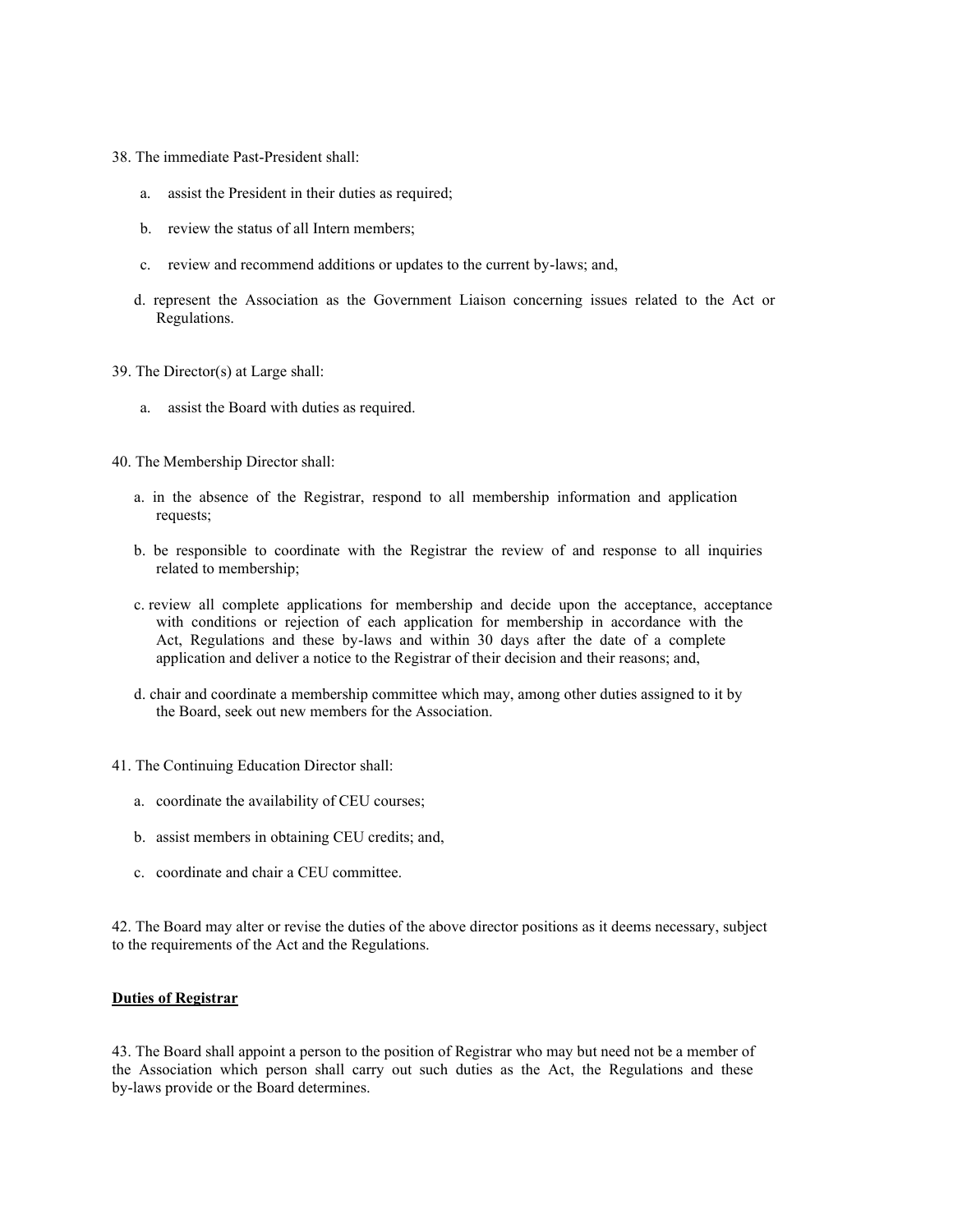44. The Registrar shall:

- a. attend meetings of the Board as a non-voting member, unless requested by the Board not to attend;
- b. collect and seek to compile complete information from any prospective applicant for membership, review and discuss completeness and status of applications with applicants including notifying applicants of decisions on their application and rights of appeal;
- c. forward completed applications for membership to the Membership Director for decision in accordance with the Regulations;
- d. maintain the Register required by the Act, Regulations and by-laws;
- e. upon decisions from the Membership Director and Board, issue seals and Non-resident Registration Certificates to applicants who have fulfilled the requirements for registration as prescribed by the Regulations and the by-laws; and,
- f. perform such other duties as the Board may prescribe.

45. The Board shall appoint the Registrar and such other officers, agents or employees as the Board deems appropriate at such salaries or other remuneration, and for such term of office, as the Board considers necessary to assist it in carrying out its duties pursuant to this Act.

## **Committees**

46. The Association shall have such committees as in the opinion of the Board are necessary for the proper functioning of the Association. Except as otherwise provided in the Act, Regulations or these bylaws, the chair and members of each such committee shall be appointed by the Board.

47. No committee shall have fewer than three members including the chairperson.

48. The Past President shall be the chair of the nominating committee. The other members shall be appointed at a general meeting held before the annual General Meeting.

49. Subject to these by-laws, a committee shall have the duties and reporting responsibilities assigned thereto by the Board.

#### **Meetings**

50. All General Meetings, meetings of the Board and meetings of any committees shall be governed by "Roberts Rules of Parliamentary Procedure" except where inconsistent with the Act, Regulations or these by-laws.

51. At all General Meetings of the Association, a quorum shall not be less than one-third of Registered Members present in person or by proxy.

52. The President shall preside as chairman at every General Meeting and if they are not present, the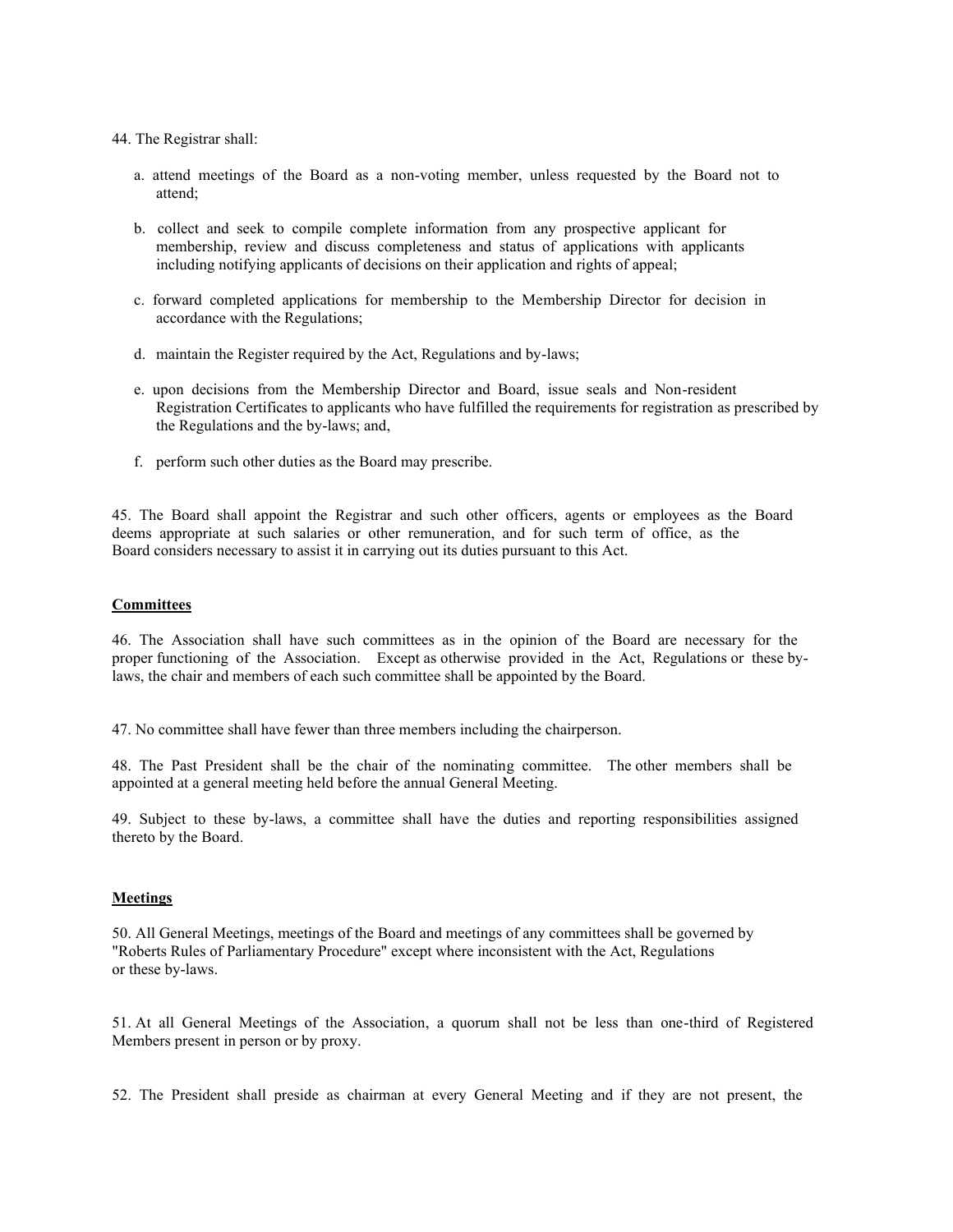Vice-President shall preside. If neither the President nor Vice-President is present within ten minutes of the time set for the commencement of the meeting, the Chairman shall be elected among the Registered members. The Chairman shall have no vote except where there is an equality of votes cast when they shall cast the deciding vote.

 53. The Association shall have no fewer than five General Meetings each year, one of which shall be the annual General Meeting.

 54. At least fourteen days notice of every General Meeting must be given, specifying the place, day and hour of the meeting. Notice may be given by post, in which case notice will be deemed to have been given on the second business day after posting, or by electronic mail or facsimile or other means of electronic communication, in which case it will be deemed to be given on the date it is transmitted unless it was transmitted on a day which is not a business day or after business hours, in which case it will be deemed to have been given on the next business day. Non-receipt of such notice by any member shall not invalidate the proceedings at any General Meeting.

55. A resolution in writing signed by two-thirds or more of the members entitled to vote on it shall be as valid as if passed by a majority of voting members at a duly constituted General Meeting provided that notice of the resolution is given in accordance with section 54.

56. The annual General Meeting shall be held in Nova Scotia, unless by special resolution approval is given to hold a particular annual general meeting elsewhere, during the first quarter of each calendar year for the following purposes:

- a. to receive the financial statements and report of the previous calendar year's operation together with the auditor's report thereon;
- b. to receive reports from the Board, the Association officers and committees;
- c. to receive a recommendation of the name of an auditor from the Board for the ensuing year, to appoint an auditor, and
- d to elect directors for the next ensuing year.

57. The President or the Board may, at their discretion, convene a General Meeting and the President shall on the delivery to the Secretary of a requisition of five Registered members forthwith proceed to convene a General Meeting at such time and place as may be determined by the President. The requisition shall state the objects of the meeting requested and be signed by the members requesting it. If the President does not convene a General Meeting within 45 days from the date the requisition is delivered to the Secretary, a majority of the requisitionists may convene a General Meeting, provided it is held within ninety days after delivery of the requisition.

58. As provided in section 10 of the Act, five members of the Board, whether elected or appointed, shall constitute a quorum.

59. The absence of a member or members of the Board from any meeting, including persons elected or appointed, does not affect the ability of a quorum of the Board to discharge the powers and duties of the Board.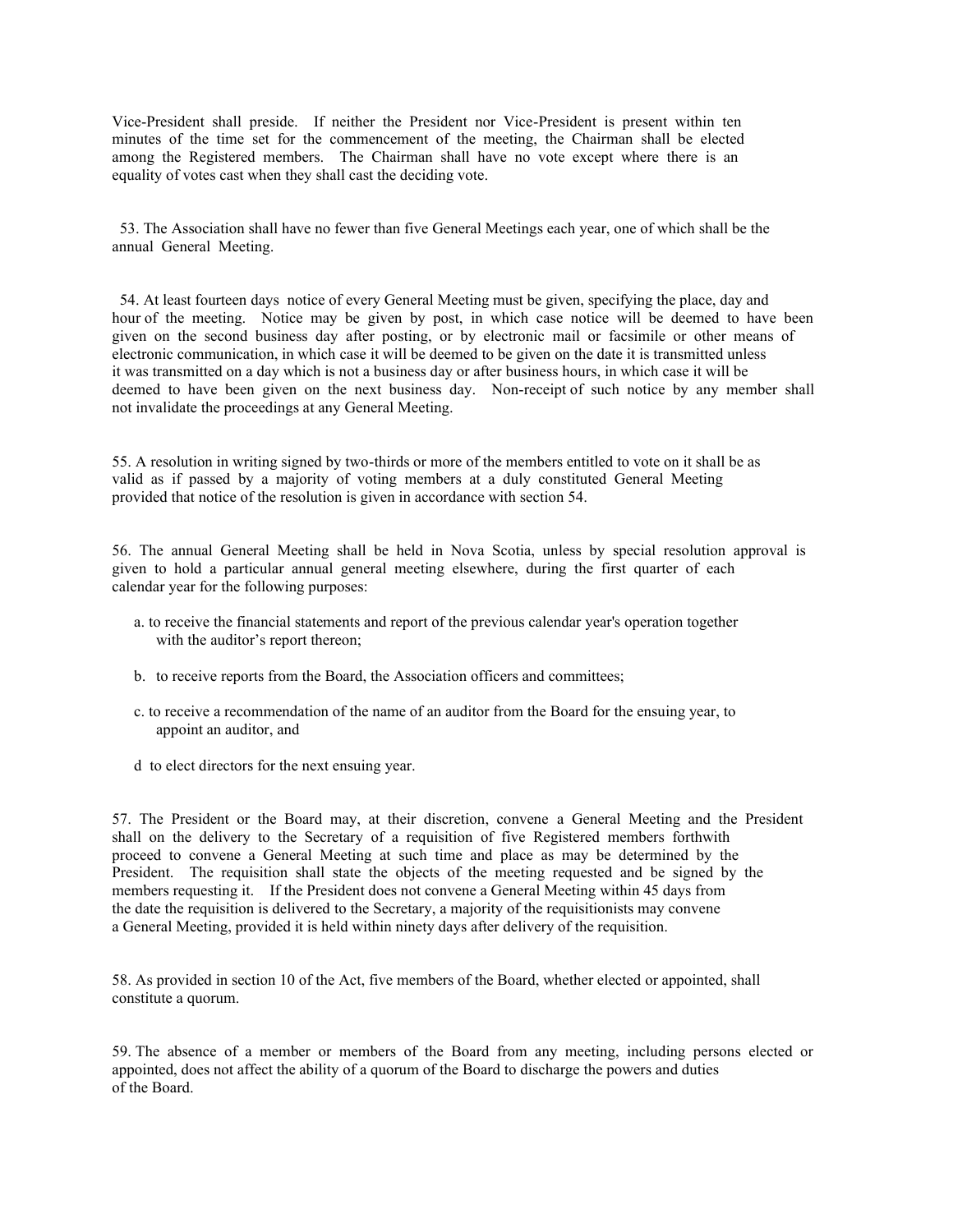- 60. Meetings of the Board shall be as follows:
	- a. The Secretary shall at the request of the President or on written request of four members of the Board call a meeting of the Board when requested by them and the Board shall meet not fewer than five times per calendar year;
	- b. Notice of such meetings shall be given by telephone, mail, by courier, by facsimile or by electronic mail by the Secretary to all directors on not less than 48 hours notice but non-receipt of such notice by any director shall not invalidate the proceedings at any meeting of the Board;
	- c. A meeting of the Board may be held at the close of every General Meeting without notice;
	- d. A meeting may be held without formal notice if all the Directors are present or if those absent have signified their assent to such meeting or their consent to the business transacted at such meeting;
	- e. A resolution in writing signed by all the Directors shall be as valid as if passed at a duly constituted meeting of Directors; and
	- f. Directors may participate at a meeting of Directors by conference call or other means of telecommunication whereby each person is able to hear all the other persons.

#### **Proxies**

61. The Registrar shall provide to any voting member who requests a proxy form for General Meetings. At any General Meeting, any voting member may appoint any other Registered member to vote on his behalf by proxy, provided however no person may be a proxy for more than two other members. A proxy is valid for only one meeting. All completed proxy forms must be received by the Secretary prior to the commencement of the meeting.

62. Any member is entitled to be present at a General Meeting of the Association. Any other person may be admitted at the initiation of the chairperson of the meeting or with the consent of the Registered members attending the meeting.

#### **Amendments of By-laws**

63. No by-law of the Association or any amendment or repeal thereof is effective unless passed by Special Resolution in accordance with s. 42 of the Act.

#### **Continuing Education**

64. Registered members, Intern members and Non-resident Registered members are required to satisfy the continuing education (CEU) requirements specified by IDCEC to qualify for annual renewal of their IDNS registration. The IDCEC professional development cycle will commence on January 1, 2013 with a three year reporting period to gain the mandatory requirements. At the conclusion of each three year period on December 31 the reporting cycle will expire with a new three year cycle commencing on January 1.

65. Tracking of the CEU Credits is to be administered by IDCEC or other IDNS or IDC Board-approved organization.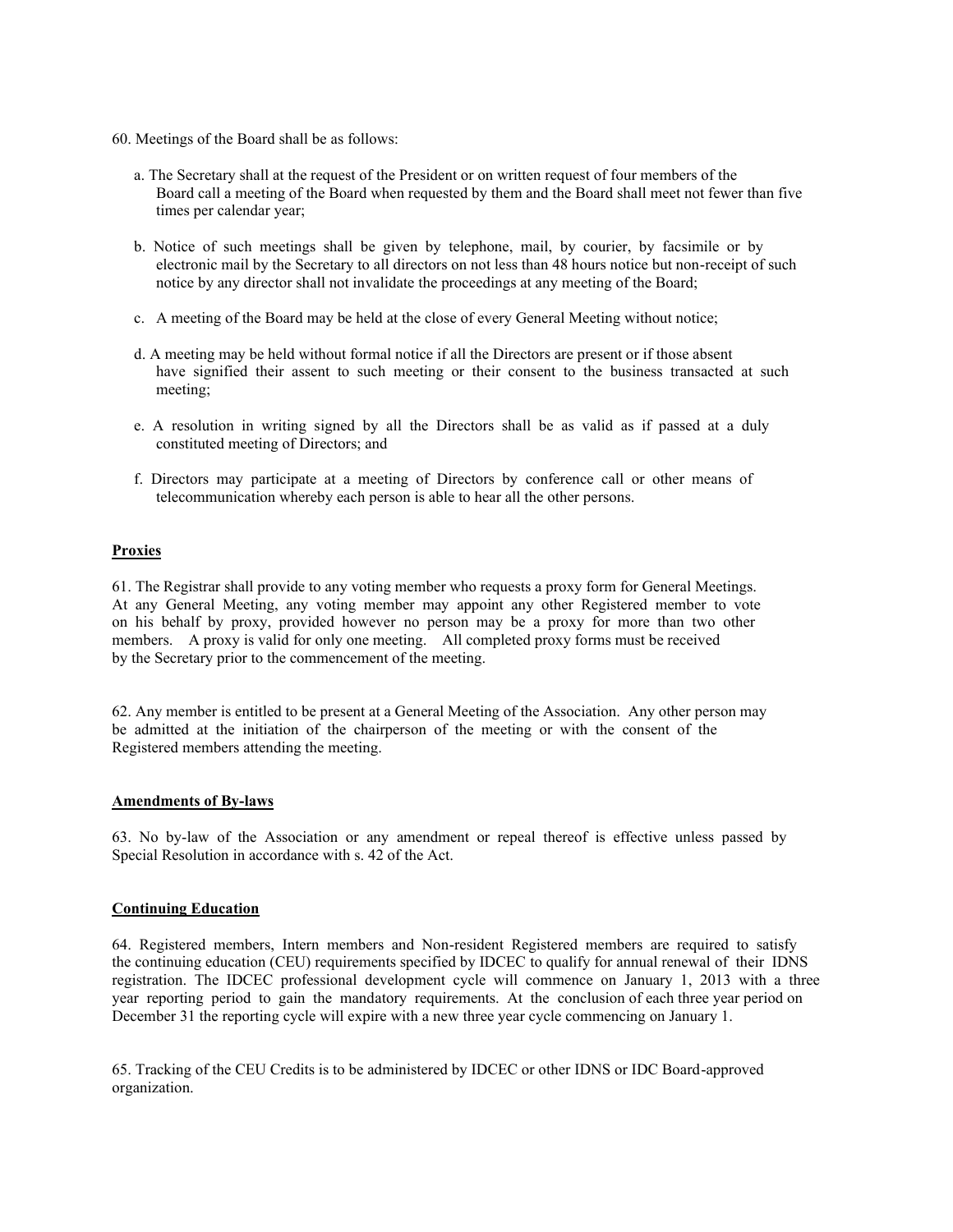66. One (1.0) CEU means credit for successful completion of a period of study, lectures or other programming in interior design education or experience that is accredited for continuing education purposes by IDCEC or the IDNS Board. The reported activity must be a minimum of one hour (1.0 CEU Credit) and multiples of whole hours. Activities of less than one hour cannot be claimed. An activity can be claimed only once and no duplicate submissions of the same activity or item are permitted.

67. An applicant for membership in the Registered Class, Intern Class or Non-resident Registered Class shall be enrolled in the IDCEC CEU tracking system as administered by IDCEC or IDC.

68. An applicant for registration or renewal of registration in the Registered Class, or Non-resident Registered Class must have completed a minimum of 30 credit hours which include a mandatory requirement of 15 IDCEC approved CEUs of which 8 must be registered in Health, Safety and Welfare (HSW).

An applicant for registration or renewal of registration in the Intern Class must have completed a minimum of 15 credit hours in IDCEC approved CEUs of which 5 must be registered in Health, Safety and Welfare (HSW).

An applicant for new registration shall comply with the prorated Chart for New members joining mid-cycle as issued by IDCDC and IDC.

An applicant for registration or renewal shall provide proof of their CEU Credits by attaching a CEU Credit tracking certificate issued by IDCEC to their renewal form.

69.DELETED with CEU by-law change (#'s 64. – 70. Above) Vote passed & carried Jan. 2013

70. DELETED with CEU by-law change (#'s 64. – 70. Above) Vote passed & carried Jan. 2013

#### **Use of Titles by Members**

71. A Registered member in good standing is entitled to use the designation "Interior Designer", "Registered Member of the Association of Interior Designers of Nova Scotia", "Registered Member IDNS" or "Member IDNS";

72. An Intern member in good standing may use the designations "Intern Interior Designer", "Intern Member of the Association of Interior Designers of Nova Scotia" and "Intern Member IDNS" but they shall not use any other designation in conjunction with their name indicating that they are a member.

73. An Inactive member may not use any designation in conjunction with their name indicating that they are a member.

74. An Allied member may not use any designation in conjunction with their name indicating that they are a member.

75. A Student member may not use any designation in conjunction with their name indicating that they are a member.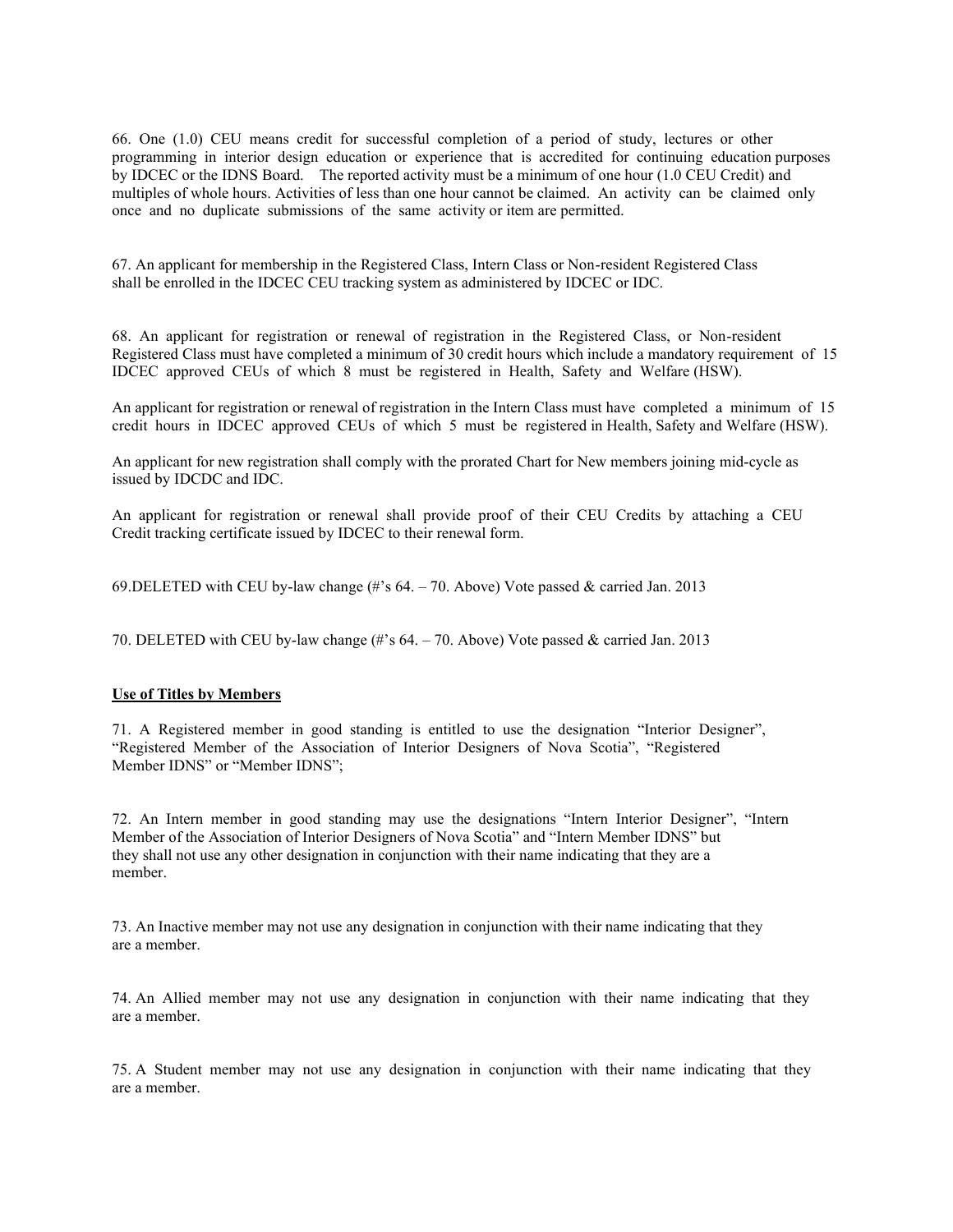76. A Retired member may not use any designation in conjunction with their name indicating that they are a member.

77. A Fellow member may use the designation "Fellow" in addition to any other designation they are entitled to use by reason of membership in another class of membership.

78. A Non-resident Registered member in good standing may use the designations "Interior Designer", "Non-resident Registered Member of the Association of Interior Designers of Nova Scotia", "Non-resident Registered Member IDNS".

#### **Code of Ethics**

79. The Code of Ethics attached as Annex "A" is hereby established as the Code of Ethics of the Association pursuant to paragraph 41(j) of the Act.

#### **Fees and Dues**

80. The Board shall make a recommendation to a General Meeting each year to determine annual fees for the following year payable by applicants for each class of membership or for renewal of each class of membership, which may differ among the various classes of membership. The notice calling the meeting must include the recommended fee schedule. Fees may include dues payable to the Association and dues payable by the Association to IDC and collectible from each of the members. The annual fees shall become effective upon approval of the members at the General Meeting and the annual fees shall be payable on the first business day of January following the General Meeting or such other date as is set by the Board.

81. The Board may make a recommendation to a General Meeting for special assessments from time to time applicable to membership classes, which may differ among the various classes of membership. The notice calling the meeting must include the recommended special assessment. The special assessment shall become effective upon approval of the members at the General Meeting shall become payable on the due date set by the General Meeting, or if no date is set, then on such date as is set by the Board.

82. Each member shall pay to the Association the fees and assessments approved in accordance with sections 80 and 81 of these by-laws as and when due.

83. A late fee penalty shall be due on any dues not paid by the due date at an amount established by the IDNS Board of Directors.

84. The Treasurer shall on or before November  $30<sup>th</sup>$  send an invoice to each member for annual fees for the following year and shall send an invoice for any other fees or dues on such date as stipulated by the Board, or if no date is set then as soon as reasonably practicable after the General Meeting at which such fees or dues were established.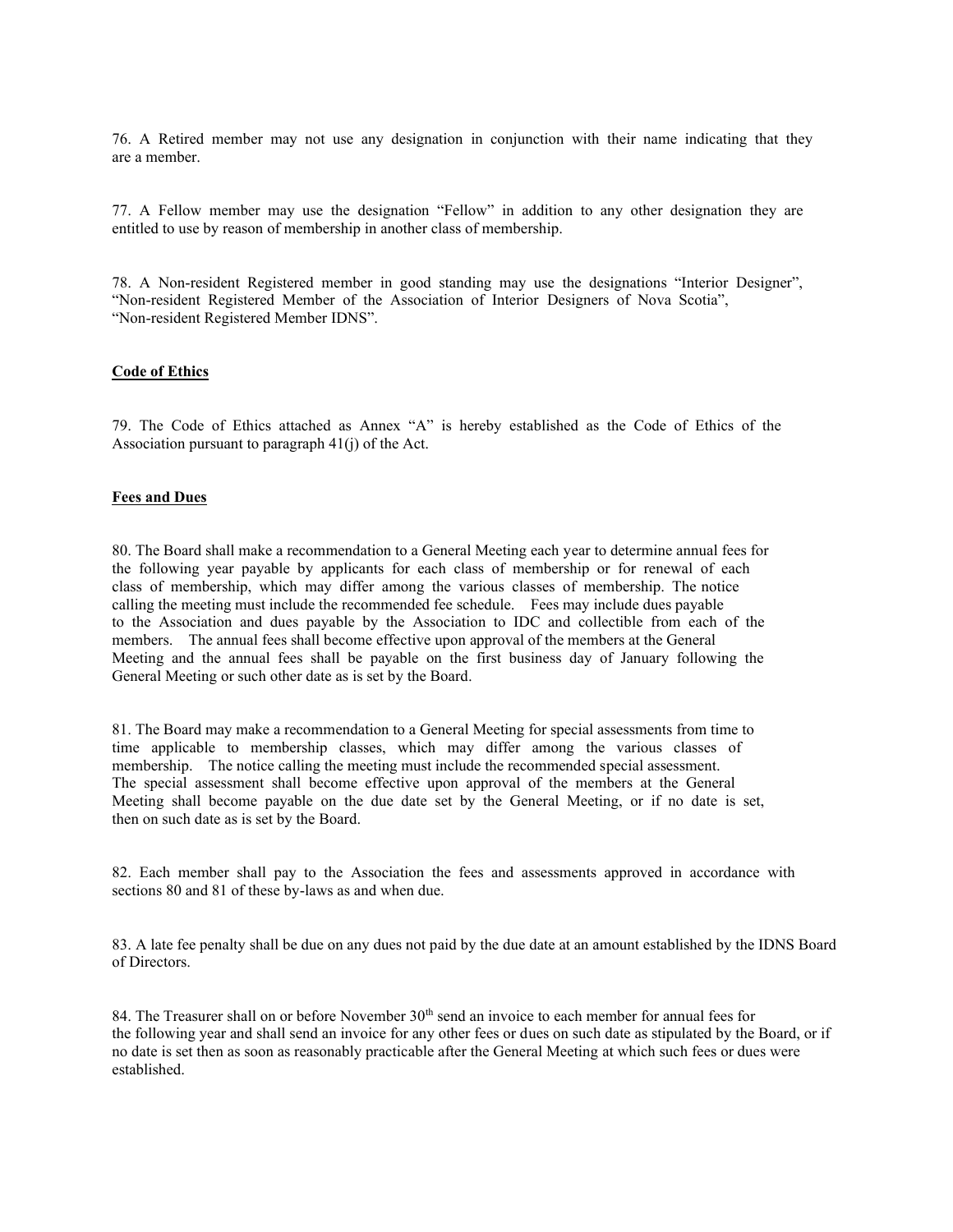#### **Monitoring & Evaluating Qualifying Intern Experience**

85. An applicant for Intern membership shall gain Qualified Work Experience of not less than 3,520 hours in Interior Design under the supervision of a Registered interior designer; or Registered architect who provides interior design services. Work experience hours for which academic credit has been received will not count toward the Qualified Work Experience hours.Enrolment in the Interior Design Experience Program (IDEP) administered by NCIDQ is optional as a route to gain Qualified Work Experience. At completion of the Qualified Work Experience, a log is to be submitted to the IDNS Registrar for evaluation.

# **Forms**

85. Applications and other forms shall be in such forms as the Directors adopt from time to time.

86. Applicants shall establish the veracity of all information in their applications for membership or renewal of membership in such manner as the Registrar or Membership Director shall require.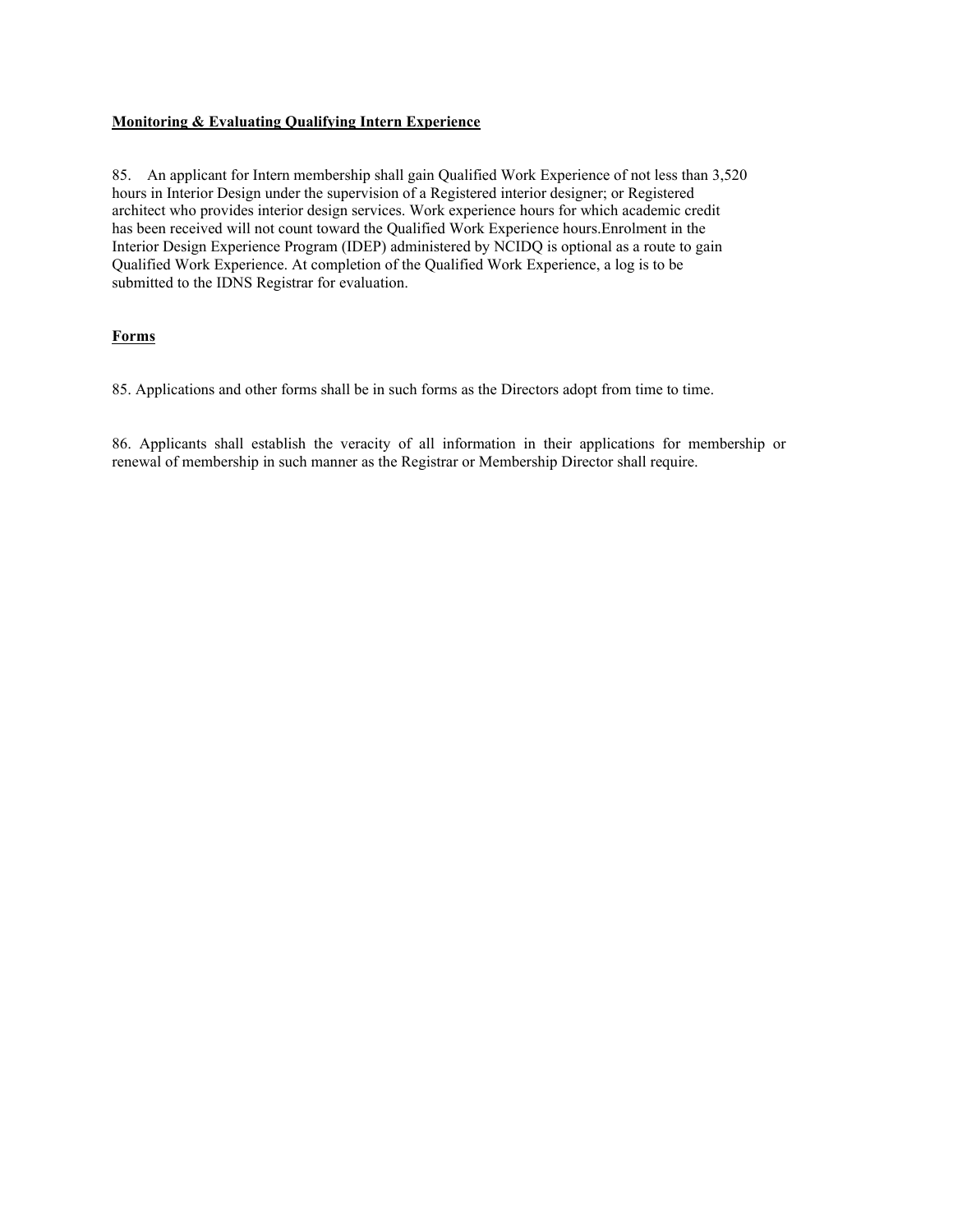# **Anney "A" Code of Ethics Association of Interior Designers of Nova Scotia January 13, 2005**

1. Members, when in carrying out their practice of interior design, shall conduct their affairs in a manner that will command the respect of clients, the general public, other members and other professionals and in accordance with this Code of Ethics.

2. Members shall seek to continually upgrade their professional knowledge, so that they maintain current knowledge of interior design principles and practices.

3. Members shall engage in the humane and environmentally responsible practice of interior design.

4. Members shall seek to cooperate with other professionals and other persons involved in the building industry for the purpose of enhancing the health, safety and welfare of the public.

5. Members will honestly and diligently represent their employers or clients within the term of their professional engagements.

6. Members will disclose, preferably in writing, to their employers and/or clients prior to any engagement as a practising member, any financial interest that they may have that could affect their impartiality in the specification of goods and/or services. Performance of services in which the member has a financial interest in the supply of goods that may be recommended by rendering such services will not constitute qualifying practice experience or qualifying intern experience.

7. Members, in the case of a dispute not involving them directly during the period their engagement on a project, will take an independent position with respect to the parties in dispute.

8. Members will not seek to supplant a fellow member who is already engaged in a project.

9. Members will, in competition with other members, seek their engagements only through their knowledge, skill, understanding and by observing high professional ethics.

10. Members will not knowingly plagiarize the design of another member.

11. Members will do everything reasonably possible to assist the profession and the Association to function properly and effectively.

12. Members shall strive to ensure that any proposed action or policy concerning Association matters undertaken by said member is done in the collective interest of other members and the public